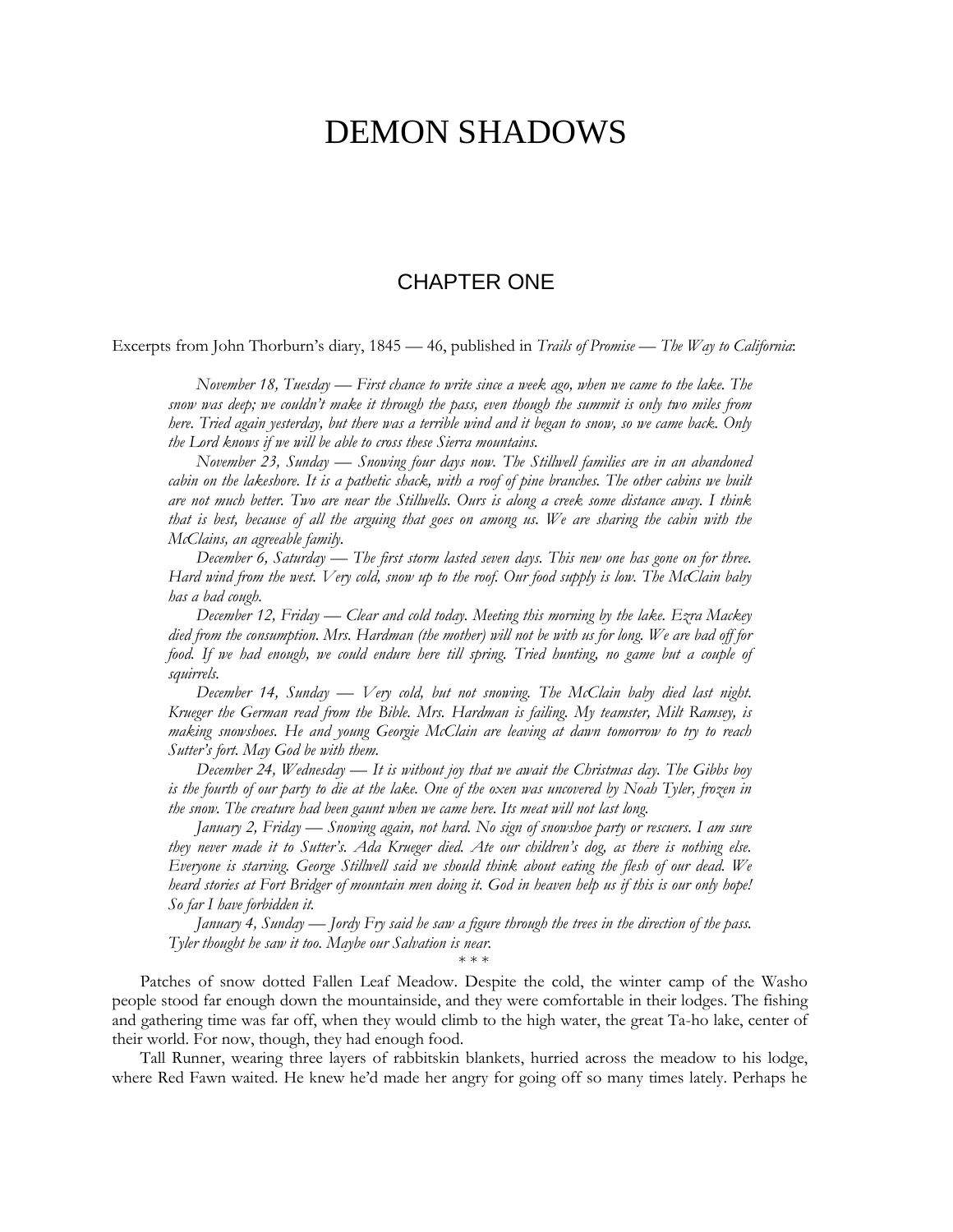would tell her what he'd found in the mountains. In any case, the recent trek had been rewarding. Two plump hares were slung over his shoulder. Red Fawn would be pleased.

Strong Bow, the *tebayu*, knew about the white men's camp on the North Lake. It was Tall Runner's duty to inform him of anyone trespassing on Washo land. Strong Bow felt indifferent toward these white devils, these *mushege*, who had recently begun crossing their mountain world. But he continued to send Tall Runner back to watch them. Everything would be all right, Strong Bow believed, as long as the *mushege* left with the spring thaw.

A few village *suku* barked at Tall Runner as he neared the uneven rows of cone-shaped lodges. Smoke from many fires twisted upward above them. It pleased him to think of warming himself by one, with Red Fawn pressed alongside him.

The shaman sat in the sweat lodge. Tall Runner knew this even from afar. The steam that escaped from the small hole in the peak danced wildly, agitated by the *gumsuc*, the dream-thoughts of the medicine man, now wrapped in the stifling heat.

Red Fawn was grinding dried piñon nuts into meal on a flat stone when she saw Tall Runner. She stood with great effort, for at sixteen she was full with their first child. The old woman that helped her accepted the hares from Tall Runner.

"You were gone so long," Red Fawn said.

"Only three days," the man replied. "Are you well?"

She patted the roundness under her robe. "We are. Your son is strong. He kicks with the legs of a jackrabbit!"

Tall Runner smiled and gestured toward the lodge. "Come inside."

"Not now. Strong Bow stopped by earlier. He wants to see you. You must go." She touched his hand. "Later, my husband."

The *tebayu*'s lodge stood at the other end of the camp, close to a stream that ran across Fallen Leaf Meadow. Strong Bow's old wife and young wife knelt by the frozen rivulet, looking for pockets where schools of minnows had been trapped by the ice.

"Uncle, I am back," Tall Runner called at the narrow entrance.

The tribal leader of the Washo band emerged from the lodge. Tall Runner took a step back. In his fifties, Strong Bow had always been an imposing figure, and remained so, even though Tall Runner stood a head above him.

"What news from the North Lake?" the *tebayu* asked in his blunt way.

"There are five death markers in the snow," Tall Runner replied. "They did much arguing before, but now seem too weak for that. They do not fish and are poor hunters. There is little food in the camp."

"Those who left have not yet returned?"

Tall Runner shook his head. "I met one of our western brothers. He said that only one of them made it, but was nearly dead when other *mushege* found him in the foothills. This happened a few days ago."

"He will send others back," the *tebayu* said.

Tall Runner shrugged. "It may be too late."

Strong Bow kept silent for a long time. Tall Runner knew his uncle well, and realized the troubled look on Strong Bow's face was from more than his report. Finally the *tebayu* said, "I dreamed."

Tall Runner nodded. "What was the dream, Uncle?"

"I moved with the wind, high above the snow, and saw the North Lake. The *mushege* were outside, holding up their arms, trying to speak to me, but without sounds. I looked down at them, turned my back, and went on."

The *tebayu* paused for a moment, shuddering. "I was traveling toward the great Ta-ho lake when the sounds finally came to me. It was like our women wailing over the dead. I ran on the clouds, and it grew fainter.

"Then, from Ta-ho, I heard the cry of Water Baby — "

"No!" Tall Runner exclaimed.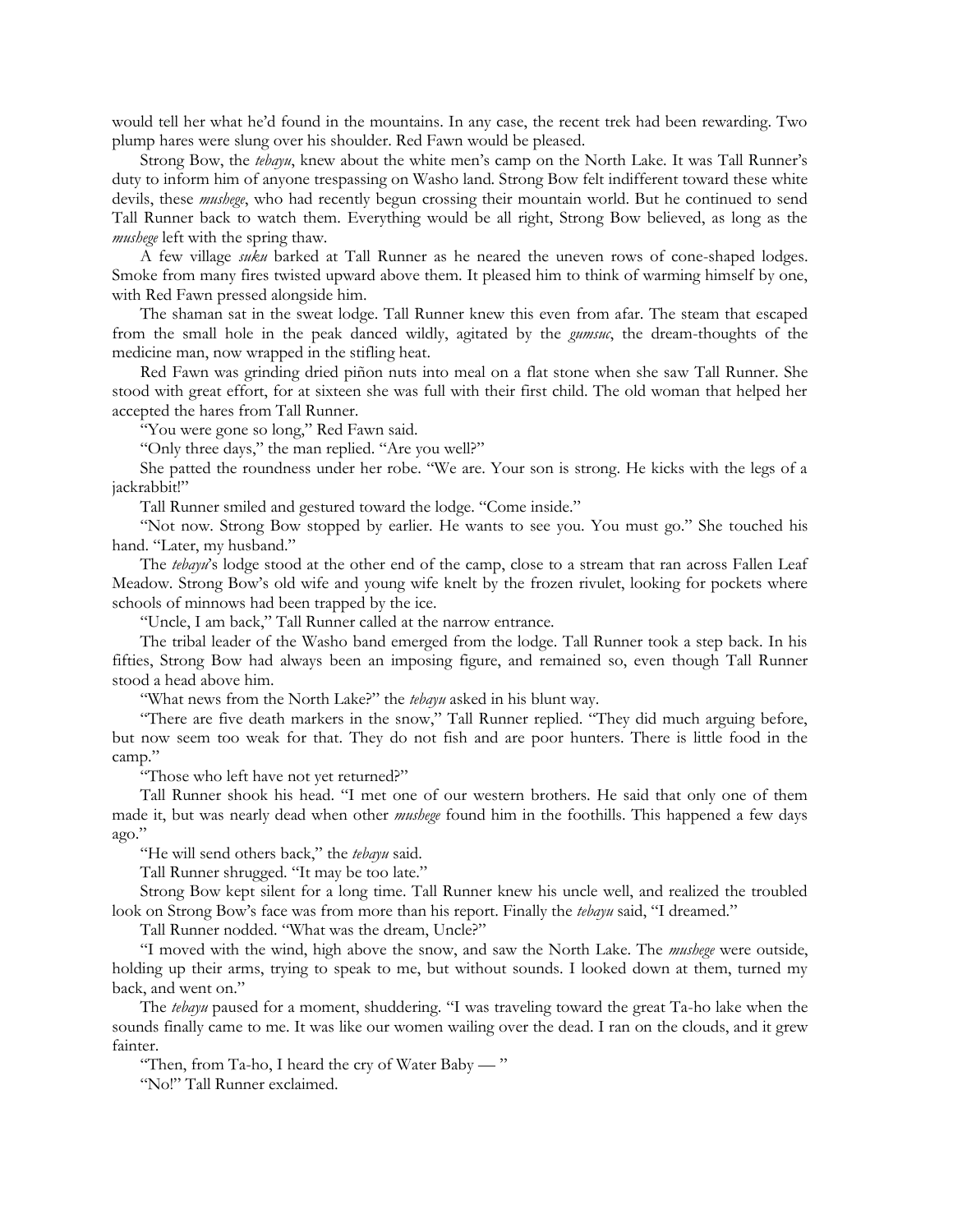"It beckoned me. I turned in another direction, but could not control which way I went. Water Baby pulled me down from the wind, close to the snow. Then the wailing began again. It tried to pull me back, but Water Baby was stronger. I saw his shadow and knew that, in a moment, I would see him."

"That is when the dream ended," Tall Runner said hopefully.

Strong Bow nodded. "The shaman sits in the sweat lodge to learn its meaning. But from what you told me, I fear that I already know."

Tall Runner, though puzzled, knew better than to question his uncle. "What would you have me do?"

"Go to your woman, for now." His piercing eyes found Tall Runner's. "You may be returning to the North Lake sooner than you think."

The short winter day ended abruptly for Tall Runner. To his chagrin, he'd slept away most of it. He hadn't planned that; he wanted to lie with Red Fawn, tell her about what he saw in the mountains, listen to her talk about their baby. But their lodge was warm, his belly full from the rabbits.

Red Fawn still slept. In the way of their people she continued to work hard, despite her condition. Too hard, Tall Runner often thought but never said. As he slipped gently from her arms, he looked at the smile on her smooth child's face. It pleased him that Red Fawn was his.

Tall Runner stepped outside. The night air was crisp, but not as biting as it would be when the wind started. Although a few small fires burned, the light was too meager for him to see much beyond the lodges that flanked his own. As he stared into the darkness, a small boy appeared.

"Hurry, Tall Runner," the boy said. "Strong Bow wants you. The shaman has come out of the smoke!"

The boy turned and jogged back through the village. Tall Runner stayed close with long strides. Others watched them pass, aware that something significant was happening, a rarity during the snow time.

The boy completed his important task by leading Tall Runner to the opening of the *tebayu's* lodge. Inside, the shaman sat cross-legged on a thick pile of rabbit furs. Though not an old man he was respected, even feared. His was the power of Great Bear, the spirit being held in high esteem all through the mountain world of the Washo.

Strong Bow and two elders also sat inside the lodge. They looked at Tall Runner impatiently, not because he was late, but because they were anxious to hear what the medicine man had to say. As he joined the circle in the place indicated by the *tebayu*, Tall Runner suddenly became aware of his own importance, however brief it might be. He nodded solemnly at the others.

The shaman spoke immediately, his voice filled with emotion. "I waited for Great Bear by the bay of Ta-ho. It seemed to be the hunting season, for there was no snow anywhere. He came and told me to climb upon his back. We started for the North Lake. On the way we saw *mushege* riding in their wagons to the California land beyond the foothills. Then they were gone, and as we came to the North Lake the snow again covered the earth."

"What was their camp like?" Strong Bow asked.

The shaman closed and opened his eyes as he rolled a shell necklace around in his hand. He did this with the sacred fetish the entire time he spoke.

"Three lodges," he said, "together near the shore, and a fourth, apart, all covered with hides and branches. Thin strings of smoke rise from them."

Strong Bow looked at Tall Runner, who nodded. He'd never described the camp to anyone but the *tebayu.* This impressed him.

"None of the white devils were to be seen at first," the shaman continued. "Great Bear carried me to a place in the snow where small flat trees grew. There were many of them." He held up five fingers. "This, more than three times."

Tall Runner was confused. "Five. There were only five death markers," he said. The others glared at him. Strong Bow made a gesture that warned him to hold his tongue. The medicine man went on.

"It was as I looked at the flat trees that Great Bear suddenly reared and threw me into the snow. I felt his anger. Rising, I wondered what I might have done to provoke him. With one paw he pointed at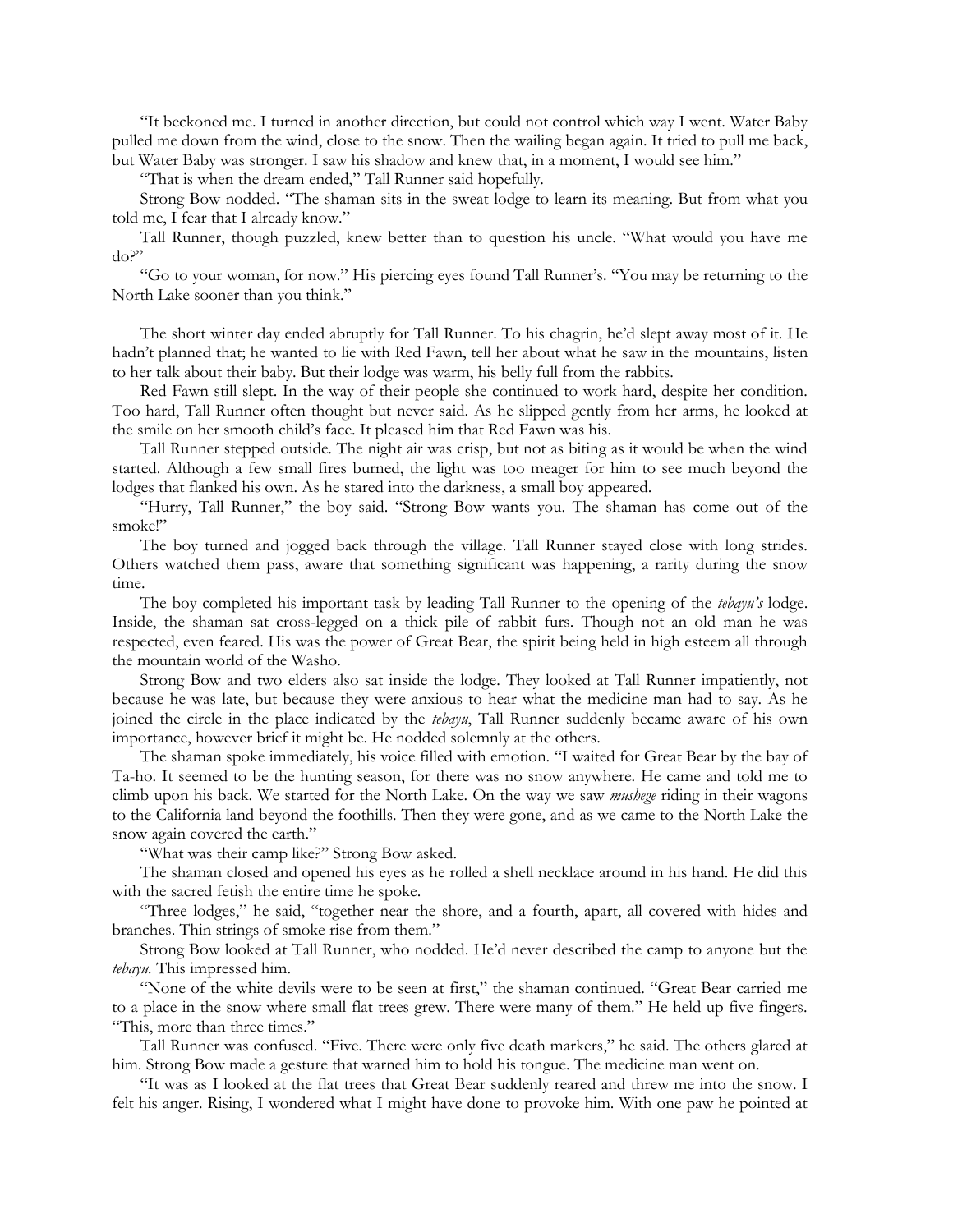the cabin that stood alone. *Mushege* were coming from it; not walking, but dragging their bodies through the snow. Their faces were gray, lips cracked and bleeding, eyes sunk deep. Their feet were bare; toes were missing from the cold. As they pulled themselves along, they left trails of something dark in the snow. It hurt them to move, and they cried out the whole time. I became afraid when I realized they were crawling toward me.

"'Make them stop!' I called to Great Bear, but he stood silent." The shaman twisted the necklace furiously now. "I turned to run away, and I saw many more of them coming from the other lodges. Arms were raised, fingers pointed, faces angry. The closest was a bow's length away. I could not run or say another word. It was then that Great Bear spoke.

"'*You knew the* mushege *were here*,' he said. *'You could have saved them but you did nothing. Now they are all dead.'* 'I will help them!' I cried. *'It is too late,'* said Great Bear. 'No, they are still alive!' I told him as the fingers of the first crawling corpse reached for my ankle. From somewhere I heard the call of Water Baby and wished that I could go to him. The Washo can help them!' I insisted."

The shaman paused for a moment. Tall Runner could see how shaken the others were. *For one to wish he could go to Water Baby!* Tall Runner, also uneasy, dared not do or say a thing.

"I spoke those same words, over and over," the shaman said, his voice wavering. "Then I became aware that I was sitting in the smoke. Great Bear had let me go free of the dream. I knew that I was right, that there was still a chance for our people to appease the spirit beings. Do you understand, Strong Bow? Do you see the meaning of your own dream?"

The *tebayu* nodded solemnly. "We must help the *mushege* at the North Lake. They cannot die on Washo land without our trying to do something about it. Tall Runner, you must return!"

"I will start at daybreak," the young man said.

The elders leaned over and spoke quietly to Strong Bow. Finally the chief said, "You must leave tonight. You will bring them food and blankets, gather dry wood for their fires. We will do this until their own people come for them, or until the snow is melted."

Tall Runner looked at the medicine man, who nodded. It was a strange request, to journey into the high mountains at night. The Washo usually avoided it. The thought made Tall Runner uncomfortable, but he understood the importance of what had transpired since Strong Bow's dream. He dared not question his fate.

In his heart he wished he'd never set eyes on the *mushege* camp at the North Lake.

"I will send others with him — " the *tebayu* began.

"He must go alone," the shaman interrupted. "The next time, others will go. But Tall Runner must do this by himself. I . . . know it from the dream."

The elders were puzzled, but Strong Bow understood. So did Tall Runner. *Mushege* were not fond of Indians. With their thunder sticks they could kill many before they realized the Washo just wanted to help them. This way, only one need die.

"Go, then, Tall Runner," the *tebayu* said. "Tell Red Fawn you are leaving. All will be ready for you. Do not take too long."

Tall Runner returned to his lodge. Red Fawn still lay under the blankets but was awake when he slipped inside.

"You are going back to the mountains," she said, not needing to ask.

"It is important," he said.

"So important that you must leave at night?"

"Yes. Do not worry about me, Red Fawn. I will return soon."

"I will worry anyway, no matter what you tell me."

He shrugged. "I must go."

Red Fawn lifted the rabbitskin blankets. "Just for a little while," she said softly. "They cannot deny you that."

Strong Bow had sent a travois to Tall Runner's lodge. The supplies were being tied down as Tall Runner came out. There were plenty of blankets, but not as much food as Tall Runner thought there would be. Piñon nuts, the Washo staple, filled two baskets. There was some dried meat and the whole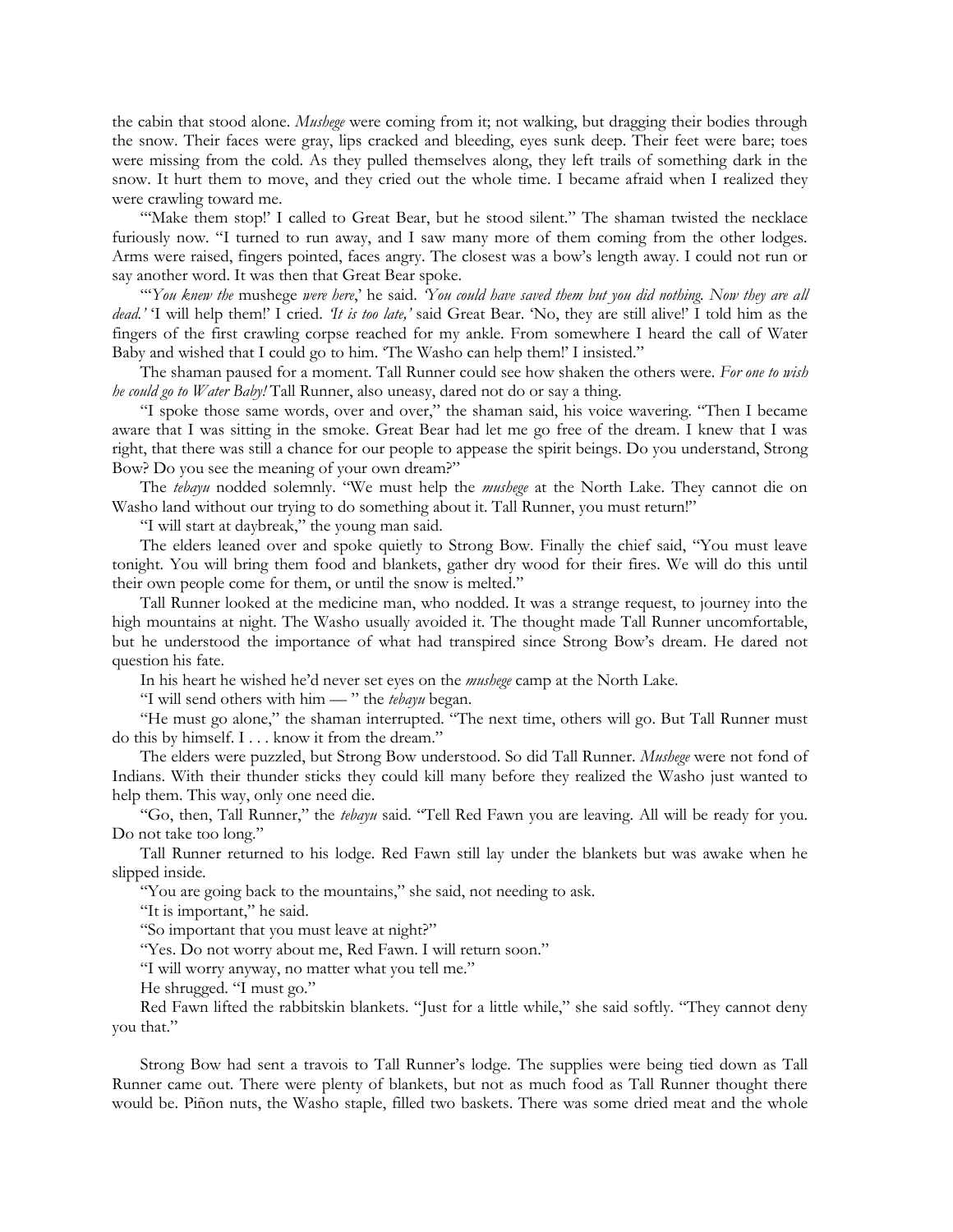carcass of *mogop,* the fox, which had been caught that day. Despite his respect for the spirit beings, Strong Bow knew he had to look out for his own people in this season, not a good one for hunting, gathering, or much else.

"Stay close by the *mushege* for a day or two," Strong Bow instructed Tall Runner. "If you can hunt for anything, then all the better. Make them understand that you will be back."

"I will try," the young man said, but with doubt.

No ceremony preceded Tall Runner's departure. The travois slid easily across the frozen ground of Fallen Leaf Meadow. It would become harder on the mountainside, and in the deep snow farther up.

Tall Runner was not concerned about finding his way in the dark. All Washo boasted that they could travel anywhere in the mountains with eyes covered. Something else worried him, something that his people had come to know at their earliest time of understanding.

Their world was a terrifying place, especially at night, with many spirit beings wandering through it. Even the benevolent ones were given to whims of frenzy. There was Ang, the great bird creature, and Hanglwuiwui, the cyclopean, one-legged giant, both of whose favorite food was Washo flesh. There were the hairy wild people, who people always saw darting among the trees, and the fearsome Water Babies, who occupied *every* body of water, no matter how small. And there were many other things that horrified the Washo. Some of these they dared not even think about, at the risk of bringing down the worst kind of misfortune upon themselves.

So Tall Runner was apprehensive as he started up an old trail from Fallen Leaf Meadow. Even the sight of the half-moon, appearing from behind clouds for the first time in a few nights, brought him no comfort. Its pale light cast twisted shadows of hemlocks and foxtail pines on the snow, shadows that moved, Tall Runner swore, when he crossed them. At times he found himself giving them a wide berth.

When he finally thought about it, he realized the sight of the moon meant less chance of another storm hindering his journey. The most recent one had ended just before his last visit to the North Lake. But lulls of more than a few days were rare. Perhaps the spirit beings planned on helping this time, rather than leave it all to the Washo, which was usually their way.

It would be well after sunrise before Tall Runner came anywhere near the North Lake. The narrow pass through the mountains was choked with the snows of all the storms that had come since the end of the gathering season. The pass had stopped the *mushege* the first time; now it held them prisoners. Tall Runner would get through — he always did — though not as easily with the supplies.

The rueful cry of *kewe*, the coyote, followed him during the night. He had never cared much for the sound, but at least it was familiar, unlike others he had no desire to hear. At times of silence he realized he would anticipate the next howl from the unseen creatures.

Early in the morning, before sunrise, *kewe* fell silent. The white world became as a place of the dead. The travois slid along soundlessly; Tall Runner's snowshoes crunched the snow where it lay soft and deep. Though glad for the noise, he also feared it would rouse the spirits of the ancestors, who inhabited the land during the time when men feared to walk.

The trees surrounding him were different now — lodgepole and whitebark pines, mostly. Their shadows danced in the snow all around him, and he could avoid them no longer. He moved quickly, ignoring the fatigue as his pumping heart echoed in his head.

There! Beyond the trees! Something had run in and out of his vision between two heartbeats. A wild man! What else could it be?

Can't stop, he told himself. Must keep going or it will bring others! The wild men kill the Washo, cut out their hearts . . .

Two mule deer stood upwind of Tall Runner, rooting for shrubs under the snow, and were not aware of his approach. He could see their silhouettes against the backdrop of white hills. Immediately the wild men were forgotten as he reached for his bow.

But he did nothing, for *memdewe,* the mule deer, was *his* spirit being. It was the deer that made him the swiftest of his people. To kill it would be to destroy part of himself. Leaving all this meat frustrated him, but that was the way.

"Go on, off with you," he muttered, and the pair bolted in terror.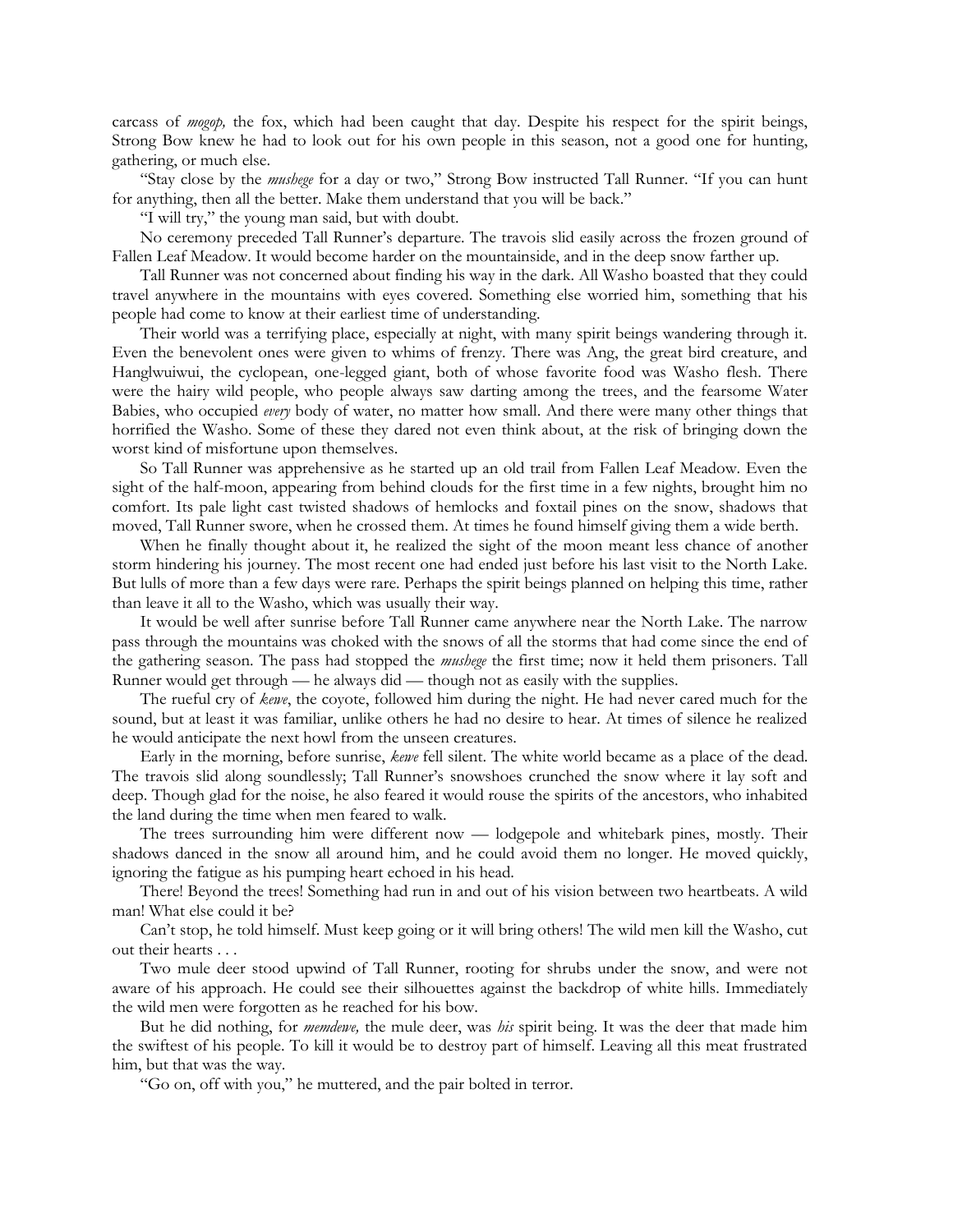For a while the valleys and slopes were less ominous to Tall Runner, and he put many miles behind him. At daybreak he reached a summit from which he could gaze at the distant northwest corner of the great Ta-ho lake. In other seasons all the Washo bands camped along its shoreline. Now it stood desolate. Usually he stopped to gaze at its jewel-blue splendor, but more important things were at hand. He started down another valley, and the lake fell from view.

The sun shone strongly and made the snow blinding. Though cold, the biting wind of recent days had diminished. Still, Tall Runner wished he had more blankets with which to cover himself. He looked wistfully at the pile tied on the travois, decided against it, and tried to shrug off some of the chill.

Only the tops of two towering peaks indicated the presence of a pass, now buried under tons of snow. Most of it had fallen from the sky, but the rest came from avalanches on the tenuous mountainsides. With each step the young man nervously scanned the slopes for any new activity that could threaten his passage.

"You are lucky, *patalni*," he said to an eagle riding wind currents high overhead. "The earthbound problems of man have no meaning to you. For you the way is ever open."

Unlike the *mushege*, who waited for death in the shadow of the pass, Tall Runner would open the way for himself, as he'd done all the times before. Not over the summit; he would turn away from that. The travois must be left where he stood, for now both hands must be free. His way to the North Lake was not without risk.

With the supplies tied on his back, Tall Runner climbed up to the rim of a steep bank. He slid down to a partially concealed base, actually falling the last six feet or so and jarring himself. Above, sheer cliffs rose thousands of feet, eventually tapering to form Arrow Point, one of their sacred places. There, known only to the Washo, was the start of the way to the North Lake.

An upheaval in the mountains centuries past had forced a crack in the rock facing. A crack hard to see, even harder to squeeze through. Tall Runner knew that for the first twenty yards or so the supplies would have to be carried along piecemeal. It meant undoing the pack and making several trips. But it was the only way.

The narrow passage turned sharply twice and in one place appeared to dead-end. There, Tall Runner pulled himself up nearly four feet of smooth, sloping rock until he could again see the rift cutting into the mountainside. Here he left the first load. Not until all the things for the *mushege* were there did he pull himself through. It took him four trips and more than an hour of time.

Fatigue began to affect him. But beyond this passage the North Lake was not far. And the rest of the way was easy, except for one place near the end of the rift, where for a couple of yards the crack yawned deeply and plunged into blackness below the mountains. The path along it, an arrow's length wide, seemed to be sufficient, unless you were the one traversing it. But the spirit beings walked with Tall Runner that late morning, and soon he could see the glint of sunlight off the ice covering the North Lake.

Something caught Tall Runner's attention before he left the base of Arrow Point. Even more than with the opening of the rift on the far side, none but the most skilled in the ways of the mountains would have noticed what he did. He knew it would do him no good right then, but he put it in his memory. Another time, he would be back.

Once again the snow was deep. Tall Runner refastened his snowshoes and wished he still had the travois. He could make another if he wanted, but why bother? The *mushege* camp was close, the way mostly downhill. He would be there soon.

Excerpt from John Thorburn's diary:

*January 5, Monday — Very cold, but the sun is up. Our luck has turned slightly for the better. A Digger Indian came into camp at noontime. He brought food and blankets, which we have divided. He is gone right now, but I think he's coming back. The news is not all good, however, for an illness of*  some kind seems to be affecting many of our people. We have bigger fires going, and the extra food will *help. Still, I am growing concerned.*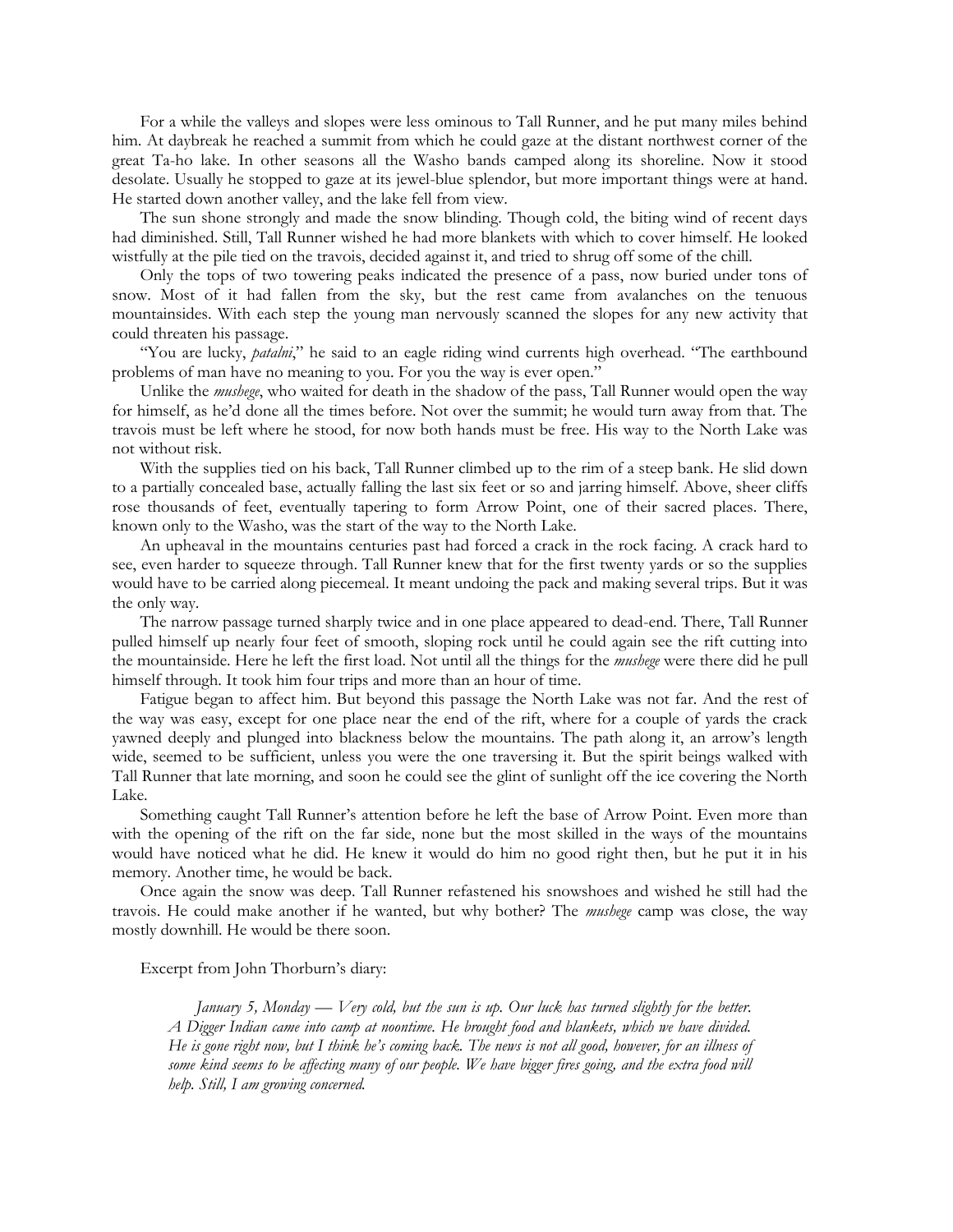The first thing Tall Runner did when he came down the last hill was count the death markers in the snow.

The same five as before. At least no more had died, as in the shaman's dream. Perhaps none would now.

They had been watching him from the moment he appeared through the trees. First, one had called an alert; now most of the men awaited him at the bottom. Some held thunder sticks, but Tall Runner believed they would not use them. He had already made a peace sign, had held out the food and blankets for the *mushege* to see.

Not many Washo had come face to face with the white devils before. The excitement offset Tall Runner's uneasiness as he reached the bottom of the hill. Some of the *mushege* took a step backward. He laid the food and blankets on the snow then backed away as the *mushege* looked over the gifts.

"Has anyone let Mr. Thorburn know?" Louis Gibbs asked.

"Don't worry about him," Edward Stillwell said. "He'll be here soon enough."

Women and children, who had stayed back from the savage, the likes of which had worried them on their journey from the Great Plains on, were called forward. There was no outburst of emotion, only relief on their drawn faces. A few nodded at Tall Runner; some managed to smile.

Tall Runner recognized all of them, having watched for so long from the trees. He had grown fond of one yellow-haired boy, whose actions never reflected the hopelessness of his people. Often Tall Runner had watched Simon Parkhill search for wood in the snow or look for fish along the edge of the lake, his small black dog following closely. Even now, with the dog an inadequate meal of a few nights past, eleven-year-old Simon still walked more vigorously than the others.

"Boy, you get back here!" William Parkhill called, noticing where his son had gone. But too late, for Simon stood in front of Tall Runner, smiling up at him. He held out a hand; the Indian understood and took it.

"Hey, thanks a lot," the boy said, and rejoined his father.

People from the cabin on the creek were plodding through the snow now. Tall Runner watched them with interest because the silver *tebayu* walked among them. That was what he called the man who was obviously the leader of the *mushege.*

John Thorburn of Pennsylvania — successful businessman, would-be writer and historian, now pioneer — was a strong and dignified presence. Even the ordeal in the mountains, for which he wrongfully bore so much guilt, had not diminished that. His thirty-eight-year-old wife Nancy, sixteen years younger than he, stood just as straight as she kept pace with his long strides.

Trailing after them and the McClain family was a man who caught Tall Runner's attention. The Indian had never seen this one before. Yet that was impossible, for he had spent days at a time watching the camp. He had seen them individually, and together when they gathered for meetings or to bury one of their dead. Had the stranger been confined until now? Had he just arrived at the North Lake? The former seemed more likely, although Tall Runner found either possibility hard to accept.

The gaunt, stooped man wore a long dark coat and a wide-brimmed black hat. Half his face was covered by a gray scarf. He fixed his small dark eyes on Tall Runner, while the others looked down, paying more attention to the precarious footing. Tall Runner felt a growing concern within him.

The others parted to let John Thorburn through. Louis Gibbs spoke to him as he pointed at the Indian. Thorburn looked at the supplies then started toward Tall Runner. Some of his people followed, and for a moment Tall Runner lost sight of the stranger.

"My name's Thorburn," the big man said. "I don't know if you can understand me, but we're grateful for this. Why don't you come sit by a fire?"

The silver *tebayu* made elaborate hand signals as he spoke. The words sounded garbled to Tall Runner, but he sensed the gratitude of the whites. This pleased him, not so much for them but because the shaman's Great Bear and the other spirit beings would not be so angry now with the Washo.

Then the stranger reappeared and stepped forward, stopping at Thorburn's side. His disturbing gaze remained on Tall Runner, who shrank back a few steps.

"Here's the start of it, like I told you," the stranger said to Thorburn without looking at him.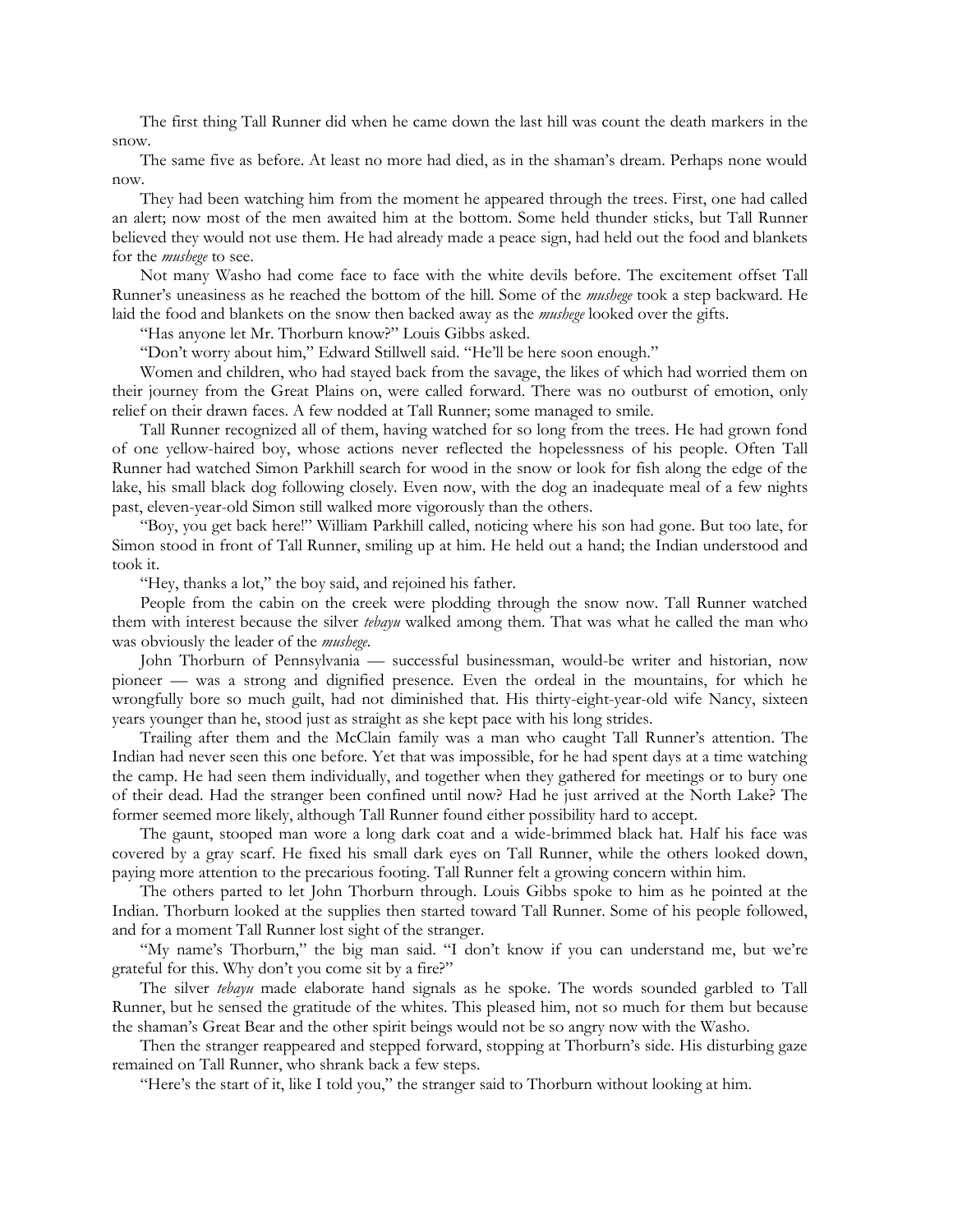"Coincidence," Thorburn said. "He would have come. There've been times some of my people swore they saw Indians watching us."

"You don't believe that," the stranger said in a mocking tone. "Your whole pathetic band is a few days away from death. Without food, and with the worst storm now on its way —

"You're only guessing!" Thorburn snapped. "How can you know that?"

The stranger shrugged and started toward Tall Runner. The Indian backed farther away, until a tree blocked him. As his eyes bore into Tall Runner, the stranger pulled down his scarf. He resembled the other white men, with dark stubble across a thin, angular face. But Tall Runner knew something else lay underneath. The stranger motioned him forward; the young Washo obeyed.

"Go and get it, bring it back here," the stranger said in words Tall Runner understood. "You know what I mean."

"I know." He was not surprised that this one spoke his tongue.

"You can talk to him!" Thorburn exclaimed. "Will you tell him what I tried to before?"

The stranger glanced at Thorburn and nodded, then looked back at Tall Runner. "Do it quickly, and don't even think of not coming back."

Tall Runner turned and left. Thorburn watched him go then asked, "You told him?"

"Of course." The stranger again wrapped his face in the scarf.

The trek back went quickly. Tall Runner's footprints from the morning lay untouched. He tried not to think about what had happened but concentrated on what must be done.

At the base of Arrow Point, the keen-eyed Washo went right to the place he had noticed earlier. Around one side of a jutting boulder, where brush lay thickly, was a low but wide opening. Studying the spoor confirmed that he had found the den of *taba,* the grizzly, who slept his winter sleep. There might be more than one; Tall Runner would find that out first.

The deep cave twisted a few times. On the last sharp turn he nearly bumped into a slumbering mound of coarse fur. The tunnel ended a few yards farther along. This creature was the only one there.

Tall Runner backed slowly out of the cave. Near the entrance he began to shout; he unslung his bow and rapped it repeatedly on the walls and floor. He raised a terrible clamor, continuing it even when he stood outside again. He paused once, listened, and knew it had worked. With a last barrage of noise he climbed up onto the nearby boulder and waited, an arrow nocked in his bowstring.

*Taba* emerged, groggy and confused after being roused from its deep slumber. That became Tall Runner's advantage. Still, the formidable creature was enraged over the intrusion. It swiveled its head from side to side, looking for an enemy to maul. It did not see Tall Runner until he had loosed his arrow, the flint head lodging deeply in the creature's neck.

Bellowing in rage and pain, *taba* tried to raise itself up on its hind legs, but toppled backward instead. Tall Runner shot another arrow into its underbelly, then nocked a third, waiting. Mortally wounded, the creature roared a last warning that this matter would be settled in another place, then was still.

Here was meat for the *mushege.* Tall Runner would rather return with the prize to his people, but this time it was not to be.

Still, he had killed a bear. That was something that must be known to the tribe. Drawing his knife, he crept cautiously to the great carcass and prodded it with his bow. There was a slight reflexive shudder, then nothing. Satisfied, he cut off one of the front claws, drained it of blood, and put it inside a pouch. The silver *tebayu's* people would not care, nor — he hoped — would the other.

The heavy carcass could not be carried back to the North Lake, yet there were enough pine branches to fashion another travois. In a while Tall Runner departed again for the camp.

Partly fatigue, and partly the thought of what awaited him there, made the trip longer for Tall Runner. Daylight was fading when he again saw the thin smoke from the cabins. Only a few *mushege* wandered outside. The stranger was not among them, Tall Runner noticed on his way down the last slope. This time he dragged his burden to within five yards of the nearest cabin.

The *mushege* hurried to summon the others. In a couple of minutes those from the nearby cabins had gathered around the carcass and the silver *tebayu* was on his way.

"Move away, Washo. You're finished for now, but don't leave."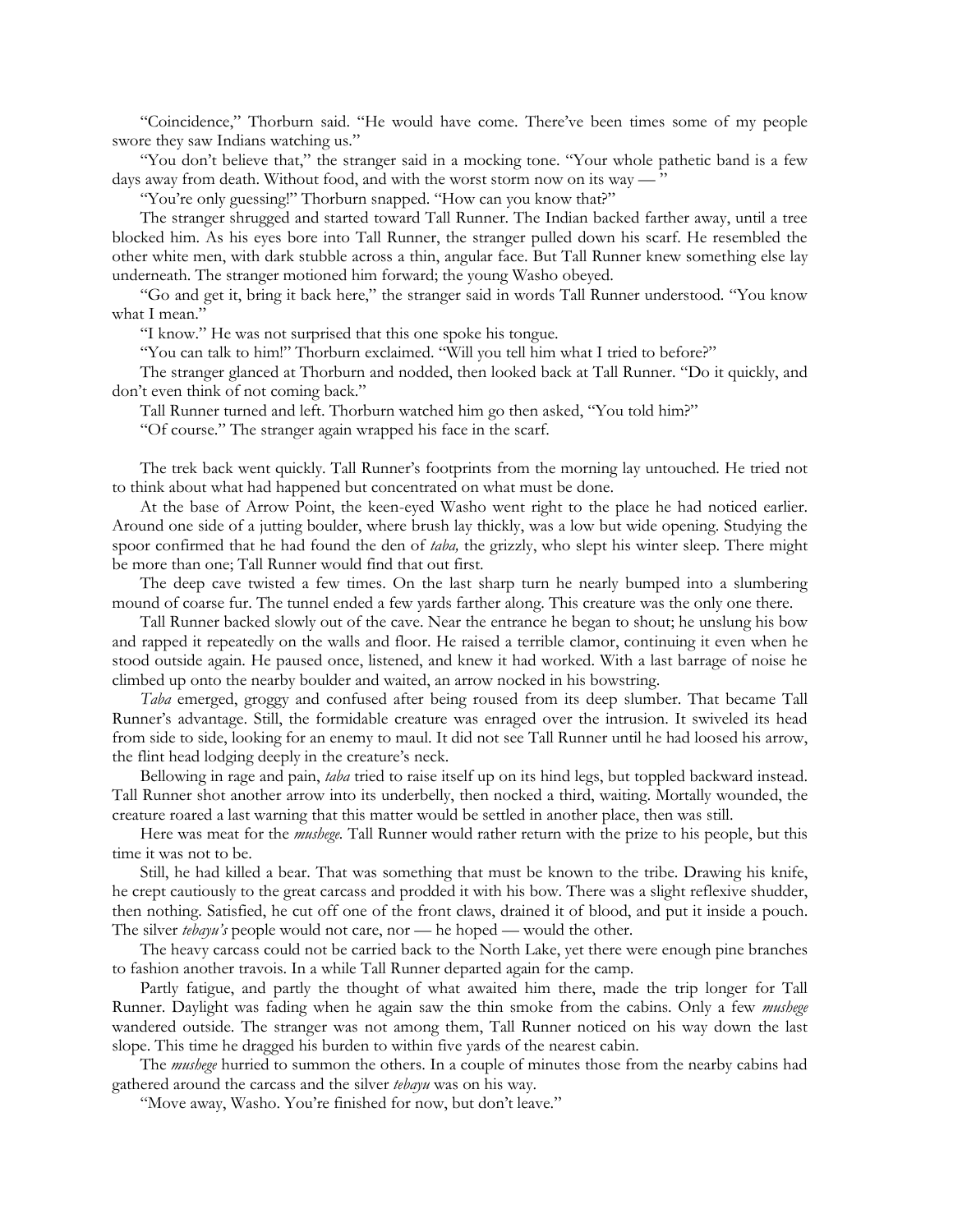The stranger's voice startled Tall Runner. He stood behind the Indian, and close. Usually no one could take him off guard like that. He decided it must be the fatigue.

Walking past Tall Runner, close enough for the young brave to feel a thousand flint needles prick his flesh, the stranger intercepted John Thorburn. They met face-to-face, Thorburn glaring at the smaller figure. Yet something in Thorburn's expression hinted at defeat.

"Say it, then," he snapped.

"This was done, like I told you it would be," the stranger said. "Your time runs out tonight. Agree, and it will be over. Refuse, and the spring thaw will uncover a graveyard."

He walked off, not looking back. Thorburn watched him go then approached Tall Runner. This time he wasn't smiling.

"If only I could make you understand," he said, frustrated. *"Damn, what are we doing!"* Noticing that Tall Runner was startled, he added in a softer voice, "Please, come and get warm."

He pointed at a cabin and gestured the Indian forward. Tall Runner understood but shook his head, indicating a spot nearby, where the hillside and a couple of broad Jeffrey pines formed a natural shelter. Leaving Thorburn, he walked toward it, stopping to dig up brush from under the snow. When he had a substantial pile, he fabricated a windbreak for protection. Soon he huddled in front of it. By that time the sun was nearly down and the *mushege,* having apportioned the bear, had gone back to their cabins.

As darkness fell around the camp on the North Lake, Tall Runner ate his next to last strip of meat and a handful of piñon nuts, washing them down with clean snow. Just finishing, he noticed a figure coming toward him. He stiffened. Under the blankets his fingers tightened around a knife, although he knew how foolish that was. Soon the figure stood over him.

"Hi," Simon Parkhill said. "It's cold out here. I thought maybe you could use this. No one will miss it."

The boy held out one of the blankets Tall Runner had brought. Tall Runner stared at Simon, then took the blanket and nodded. Simon smiled and hurried off.

"Gotta go," he called back, waving. "They'll wonder where I am."

It was a mild night compared to others at that time of year. The young Indian, comfortable now, closed his eyes and thought of Red Fawn. He was with her in the meadow when the creeks ran full from melting snow, and at the piñon nut harvest, and at the great Ta-ho lake, with the other Washo bands. It would be that way after the snows, only next time they would have another with them. The idea pleased Tall Runner.

But he would not let his thoughts turn into dreams. As tired as he felt, he denied himself the comfort of sleep. Perhaps later, when the camp was settled. Occasionally people moved between the cabins, though, and Tall Runner sensed an unrest he could not explain. There was something disturbing about the night.

The moon rose in a clear sky. Its pale light cast eerie, dancing shadows of pine boughs on the snow. Now hours past dusk, the *mushege* remained active. None came close to Tall Runner's windbreak, but their conversations grew louder.

Looking toward the creek cabin, he saw a glow in the sky. A large bonfire had been started, and it summoned the people. They traversed the distance in small groups, probably by family. Another one of their councils, Tall Runner thought.

When all of them reached the silver *tebayu's* cabin, there was much talk. It was not loud, and it came to Tall Runner as an intermittent murmur. He watched, curious. It suddenly occurred to him that this seemed a strange time to hold a council.

It was nothing that concerned him, the young Washo told himself. He looked away from the cabin and pulled the blankets tightly around his body, for it had grown even colder. Must sleep, he thought. Must let the dreams have their way. But still he fought against it. If he were farther away from the North Lake, where he could not hear the *mushege* or see their fire, then maybe . . .

The meeting continued for an hour. Despite how hard he tried to ignore them, the intensifying voices pierced Tall Runner's defenses. So much anger there; so much. Why? What was happening? Was it because of . . .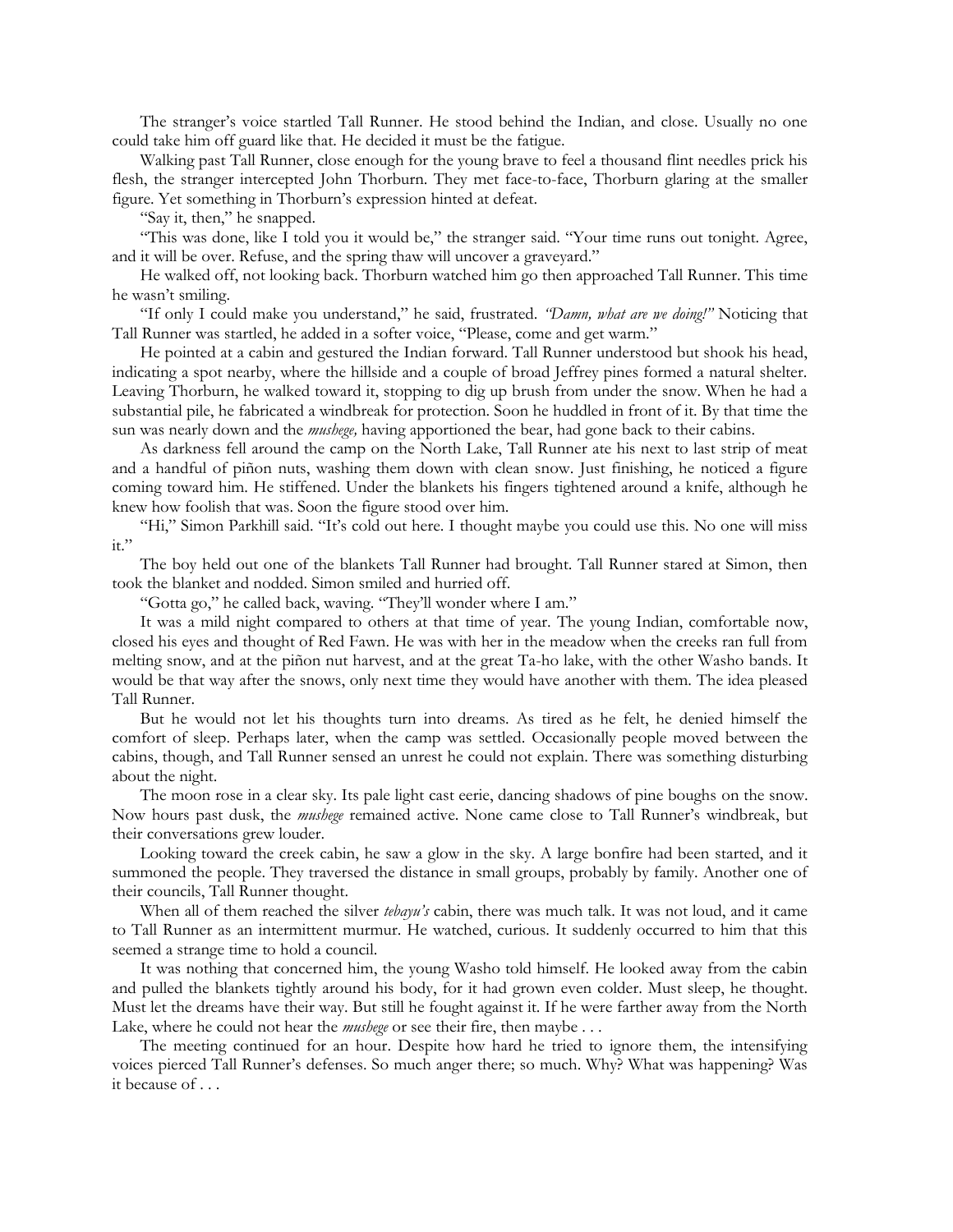The stranger. He had not gone with the *mushege* from the nearer cabins. Tall Runner had assumed he was already there, awaiting them. Not so. Without looking he knew the dark one lurked close by. His hunter's instincts told him, as well as the crawling of his flesh. If there was any consolation, it was that his faculties had not yet gone dormant from the terrible fatigue.

Tall Runner turned slowly. The stranger was not as close as he had imagined, a vague shadow standing in front of some trees thirty yards away. Tall Runner had no doubt the small eyes watched him across the snow. And while his fear screamed at him, he could not get up and flee.

The stranger started for the silver *tebayu's* cabin. Tall Runner's gaze followed him as he moved like a wraith. Soon he was lost in the fire's glow among the people of the camp. For the first time in a while the North Lake fell silent.

Tall Runner tried to watch the activity by the creek cabin. The silence grew as unnerving as the loud voices had been. They must be saying something, he thought. If he could be closer . . .

Soon the curiosity overcame the fear. Shedding all but one of the blankets, Tall Runner moved quickly to the nearest trees. Enough cover stood between himself and the *mushege.* Instinctively he used it, until he was more than halfway to them. Only then did he consider that the silver *tebayu* and his people would not care that he approached, while the stranger would *know* he was coming, even if he crawled through a tunnel below the earth.

Tall Runner stepped out into the open, ninety yards from the cabin. Why go there? he wondered. He could not understand what they were saying. Nor did he know how close he would come to them before he stopped. He walked slowly to prolong that decision.

The snow directly in front of Tall Runner lay smooth, unbroken. That the white people's footprints went off in wide arcs on either side of him, as though they had deliberately avoided the direct route, went unnoticed by the Washo. A single sound rose from where the *mushege* gathered, halting Tall Runner in mid-stride. It came from a woman's throat, he believed, but was catlike, a pitiful mewling that hinted at pain and fear. It was low and grew gradually, affecting Tall Runner as the proximity of the stranger had earlier.

Closer now, fifty yards from the cabin. Tall Runner suddenly wondered why the *mushege* had not walked straight across the snow. The mewling cry slowed him. He tried to find the source of the suffering but the blinding flames denied him.

*Why did they go around?*

Then, in his path, there was . . . something. *In* the snow or *on* the snow, he couldn't tell. There were three of whatever they were.

*Holes dug through to the earth.*

He stood frozen, watching them, which was how he knew they moved.

*Stains. Some kind of spreading stains . . .*

*. . .*each the size of a man's hand, but they were growing, moving farther apart.

*Shadows.*

But shadows of *what?* Were they cast by flames, or moonlight? Tall Runner looked up reluctantly, afraid of what he might see. But he saw nothing, even though he turned everywhere, and this made him more afraid.

The spots of darkness on the snow had grown three times their earlier size but for now seemed to have stopped moving. The cry from the meeting place trailed off into silence.

Then the shadows grew more rapidly than before as they stretched toward the *mushege.* It was as if the sun had fallen behind a triad of towering monoliths. A new sound was born at its full intensity, a sound of the wind howling fiercely through rockbound canyons. But at the North Lake he heard only the *sound,* felt no wind at all. Tall Runner tried to cover his ears but could hardly raise his arms.

The shadows stretched halfway to the cabin. The cry began again, and there were others, as loud and as full of fear. *They are watching*, Tall Runner thought. *They can see what is coming.*

Windsound ripped through his brain. *Please,* memdewe, *don't make me see this. Don't make me a part of what is happening.*

Tall Runner willed his body to turn away. The shadows touched the edge of the meeting place, but he saw nothing else. He covered his ears yet could not run, for his legs shook.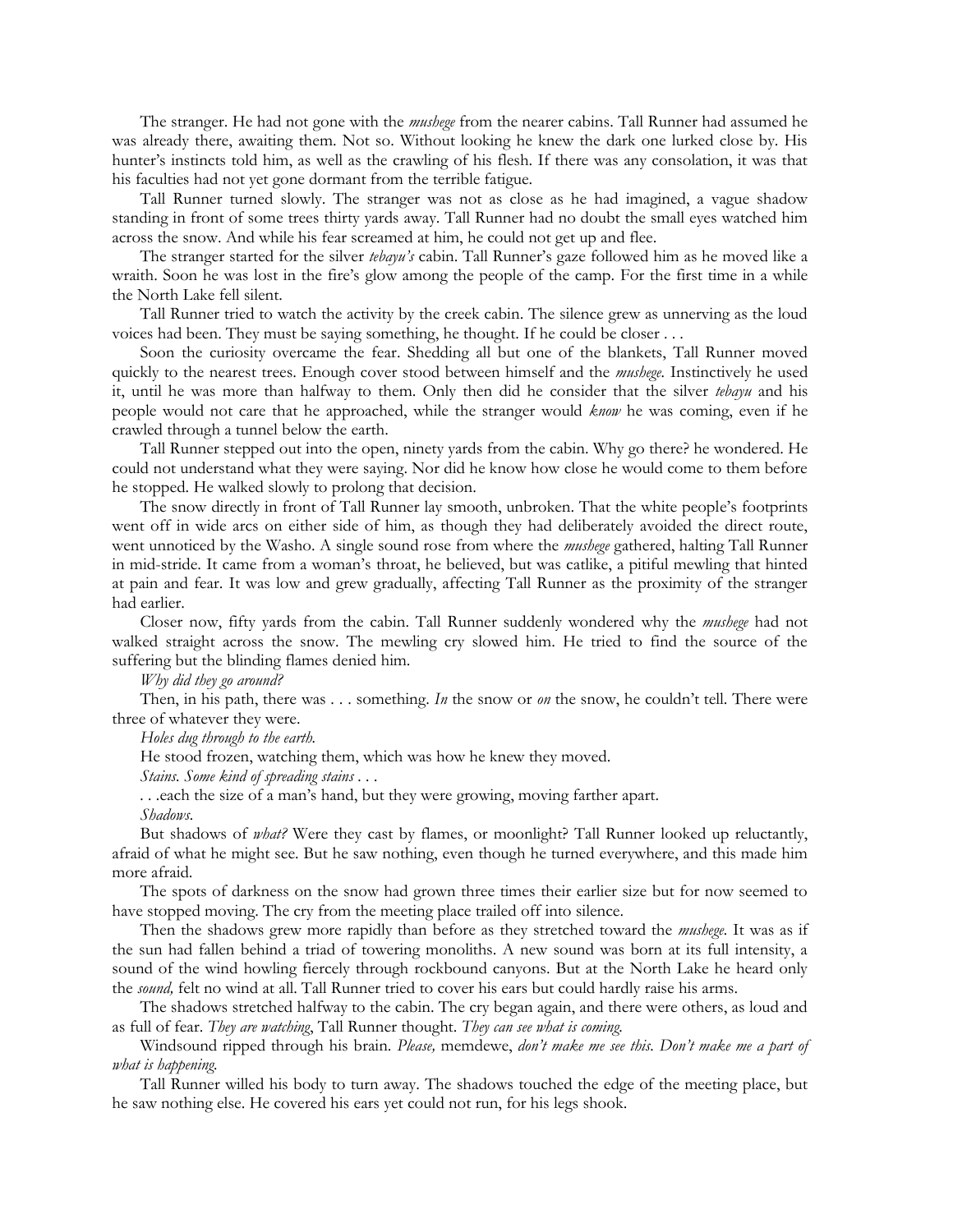The whites knew the shadows now. Their screams and wails were like those in Strong Bow's dream. Tall Runner also screamed, mostly in fear, but partly in a hopeless attempt to deny the windsound and the shrieking death from the meeting place.

*Turn around, Washo. Turn and see what casts the shadows in the snow.*

He lowered his hands. It was senseless not to. There was something nearby, at his back — reaching for him, wanting him, willing him to turn. He fell forward, hands clutching at the snow, trying to grab hold of something, crushing the snow, feeling it seep through his fingers.

*Look, Washo, look at them . . .*

The cries of the *mushege* rose above the windsound, striking him like the back of a giant hand, driving him face down in the snow. His eyes squeezed tightly shut, for he was afraid that *it* would make him turn. His body knew pain as he dragged himself toward the lakeshore. Soon he reached the windbreak, where instinctively he gathered up his blankets and other possessions.

The thing eased its hold on Tall Runner. Able to stand now, he staggered toward the slope that would take him away from the North Lake. He opened his eyes, fighting not to look back. The windsound again dominated as the cries of the *mushege* grew faint.

But this changed halfway up. One loud, terrible scream was followed by more, probably from the throats of all the *mushege —* those still able to scream. This time Tall Runner nearly glanced over his shoulder. But he surmounted the need and again covered his ears as he struggled for the summit.

*Turn around, Washo, turn and see . . .*

He made it to the top without understanding how he had done so. Falling, he began to crawl again then pulled himself up. The pain of his first step warned him that he had twisted an ankle. *No time for this now.* He dragged the leg through the snow, still forcing himself not to look back.

*Turn, Washo . . .*

In a few yards the hill sloped down. He fell on purpose and began to roll, disregarding the scrape on his arm from a protruding clump of brush halfway down. He could no longer see the North Lake; nor would he look upon it till many hunting seasons had passed, for it would be shunned as taboo by the Washo people. Even so, Tall Runner could not escape the screams of the *mushege*, which never ceased but after a while faded into the night breeze beyond the snow-covered hills.

## $****$

He had no memory of when the darkness ended and morning came. Even when he could think about it, Tall Runner didn't know how he came to be at Fallen Leaf Meadow the next day. He must have squeezed through the rift in the mountain below Arrow Point, a dangerous passage at night. But the young Washo remembered nothing until he saw the worried face of Red Fawn, who stood in front of a crowd of their people, between Strong Bow and the shaman.

"What is it, my husband?" she asked, holding out a hand but hesitant to touch him. "Why do you sit here like this?"

He sat just outside the camp, his legs spread. The bear's claw, taken from the pouch, lay beside him. His clothes were torn, with stains of dried blood from his cuts. He looked around from face to face, confused. Then he remembered, and his body shook. Someone handed Red Fawn a blanket. She put it around him, but it did not help.

Strong Bow knelt and caught Tall Runner's darting gaze. "Stop this!" the chief ordered. "Tell me what happened at the North Lake!"

Tall Runner stopped shaking. He looked into Strong Bow's eyes, and the rest of the people closed around him.

"The *mushege* have seen the shadows in the snow," he said and began trembling again.

Excerpt from John Thorburn's diary:

*January 7, Wednesday — We rejoice this morning, but also grieve. Some men from Sutter's made it through the pass. We are going off the mountain and will soon be in California. But we are leaving sixteen of our people at the lake, because of the terrible illness that befell us so near the end. Mary Ann*  Parkhill was the last to die, at dawn. We buried her alongside William and their two children.